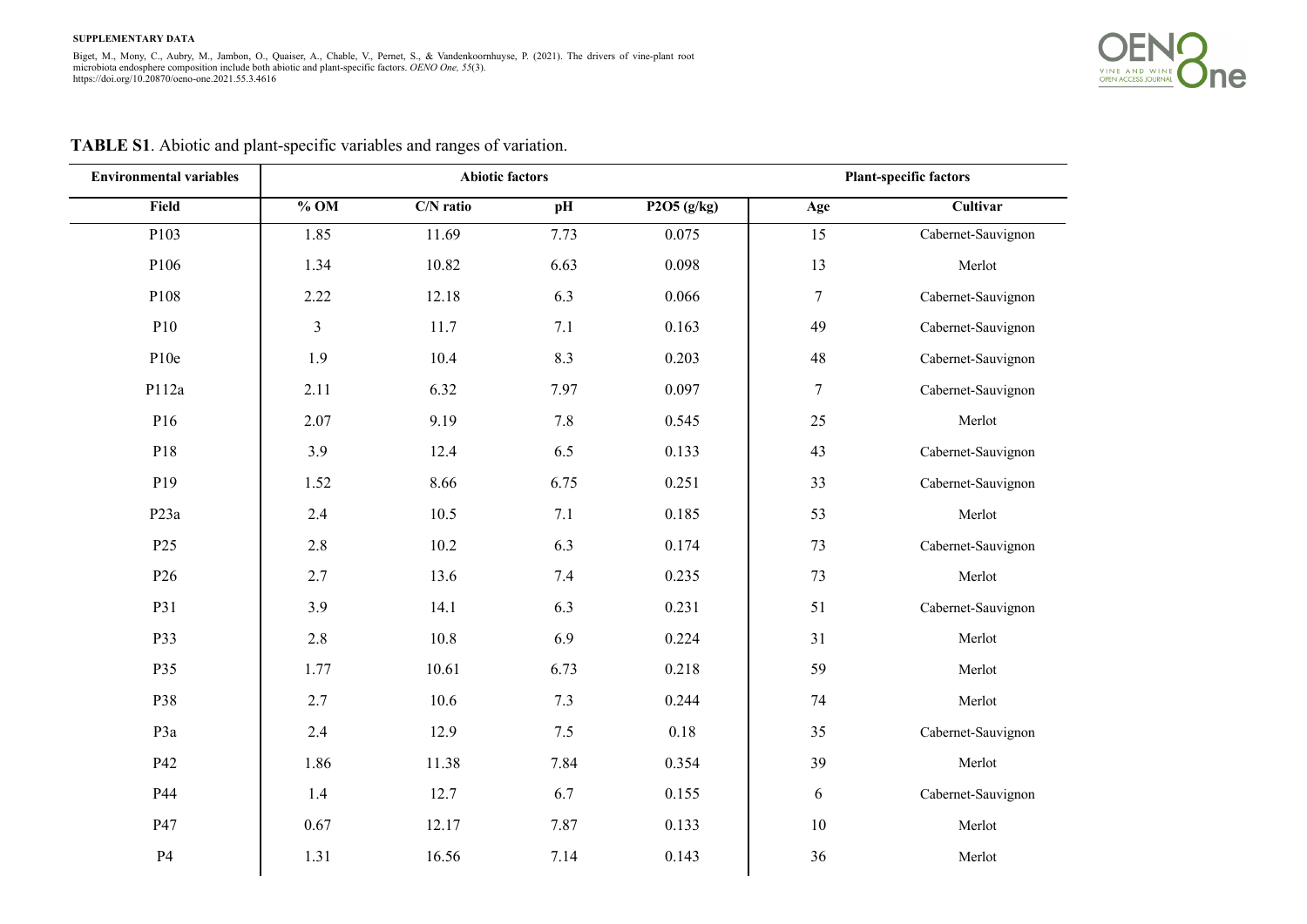**SUPPLEMENTARY DATA** 

Biget, M., Mony, C., Aubry, M., Jambon, O., Quaiser, A., Chable, V., Pernet, S., & Vandenkoornhuyse, P. (2021). The drivers of vine-plant root<br>microbiota endosphere composition include both abiotic and plant-specific facto https://doi.org/10.20870/oeno-one.2021.55.3.4616



| P51              | 1.46       | 10.48       | 7.91       | 0.258      | 16                      | Cabernet-Sauvignon |  |
|------------------|------------|-------------|------------|------------|-------------------------|--------------------|--|
| P <sub>52a</sub> | 1.5        | 12          | 7.6        | 0.156      | 30                      | Merlot             |  |
| P56              | 1.32       | 9.25        | 7.33       | 0.111      | 52                      | Cabernet-Sauvignon |  |
| P57              | 1.21       | 8.48        | 7.43       | 0.144      | 32                      | Cabernet-Sauvignon |  |
| P62              | 1.24       | 9.49        | 7.19       | 0.126      | $\overline{\mathbf{4}}$ | Merlot             |  |
| P63              | 1.29       | 7.21        | $8.1\,$    | 0.106      | 44                      | Merlot             |  |
| P64b             | 0.43       | 4.46        | 6.52       | 0.047      | 34                      | Merlot             |  |
| P64c             | 0.97       | 9.25        | 6.27       | 0.048      | 44                      | Merlot             |  |
| P68              | 1.25       | 8.97        | 6.04       | 0.235      | 39                      | Cabernet-Sauvignon |  |
| P <sub>69</sub>  | 1.29       | 11.03       | 7.01       | 0.127      | 29                      | Merlot             |  |
| <b>P6</b>        | $2.2\,$    | 11.2        | 6.8        | 0.228      | 45                      | Cabernet-Sauvignon |  |
| P84a             | 1.35       | 12.46       | 7.4        | 0.212      | 3                       | Merlot             |  |
| P84b             | 1.73       | 12.27       | 7.84       | 0.173      | $\mathfrak{Z}$          | Cabernet-Sauvignon |  |
| P11              | 2.6        | 11.3        | 7.3        | 0.168      | $80\,$                  | Merlot             |  |
| P58a             | 3.69       | 11.85       | 7.15       | 0.091      | 19                      | Cabernet-Sauvignon |  |
| P59b             | 1.6        | 9.12        | 6.63       | 0.104      | 26                      | Merlot             |  |
| Mean (SD)        | 1.94(0.84) | 10.76(2.21) | 7.15(0.59) | 0.17(0.09) | 35(21)                  | $\rm NA$           |  |
| Min              | 0.43       | 4.46        | 6.04       | $0.05\,$   | $\mathfrak{Z}$          | $\rm NA$           |  |
| <b>Max</b>       | 3.90       | 16.56       | 8.30       | 0.55       | $80\,$                  | $\rm NA$           |  |

Values of abiotic and plant-specific factors are detailed for each field as well as the mean, minimum and maximum of the values. OM: organic matter, SD: standard deviation